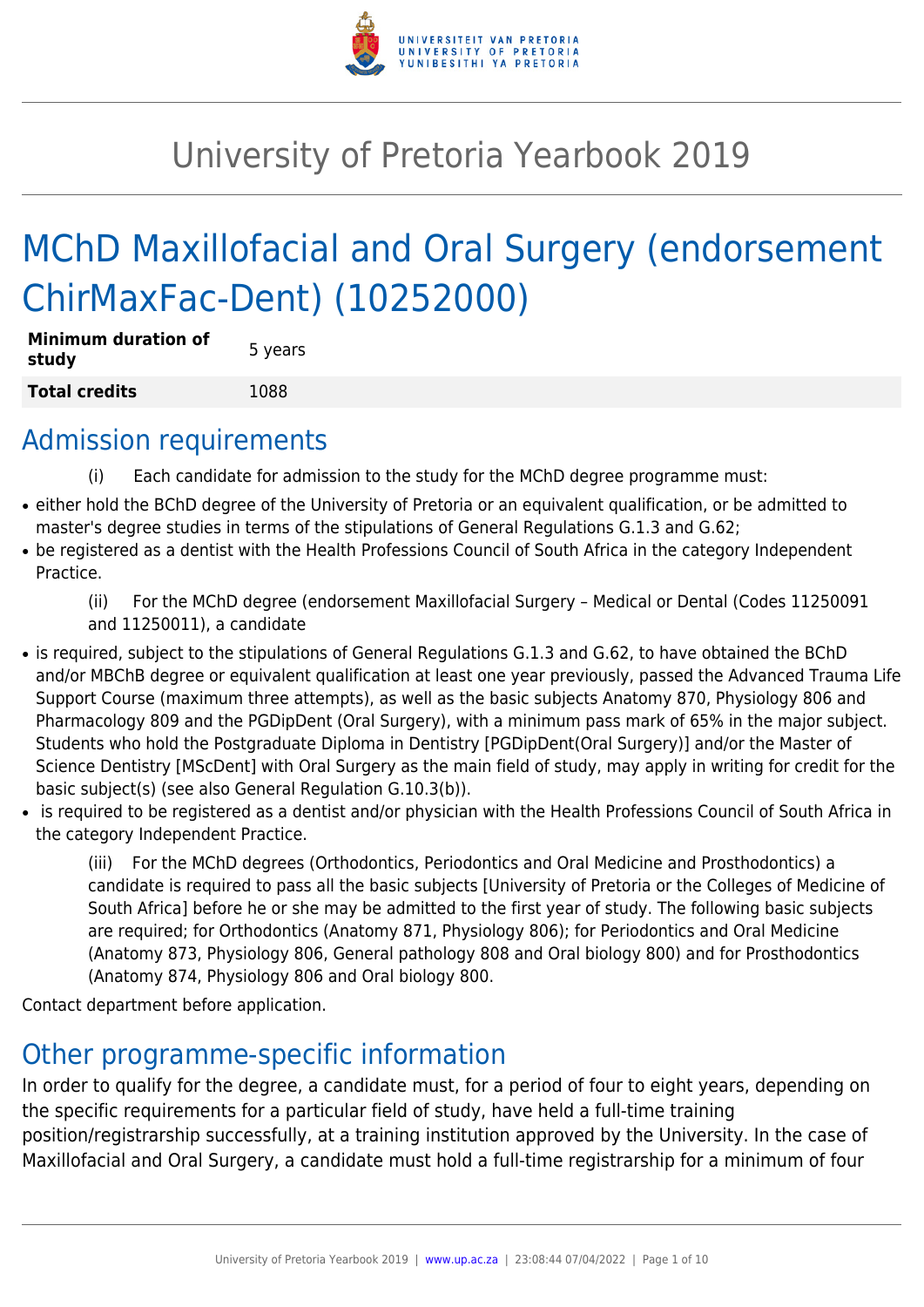

years (for a candidate with both a BChD degree and a MBChB degree), a minimum of seven years (for a candidate with a BChD degree), a minimum of six years years (for a candidate with a MBChB degree), or a minimum of five years (for MChD (ChirMaxFac-Dent)).

### Examinations and pass requirements

#### i. **Examinations in the basic subjects**

A student must pass all the basic subjects (Anatomy [with Embryology], Physiology and Pharmacology [University of Pretoria or College of Maxillofacial and Oral Surgery of the Colleges of Medicine of South Africa] before he or she may be admitted to the first year of study. A minimum pass mark of at least 50% is required in all examinations for the University of Pretoria and College of Maxillofacial and Oral Surgery and a minimum pass mark of 65% from another tertiary institution (see also the General Regulations).

#### ii. **Examinations in the subsidiary (intermediary) subjects**

(The minimum pass mark is 50%.)

- a. For the endorsement Maxillofacial Surgery-Medicus, a student has to pass in Principles of surgery in the year of study as indicated, before he or she may continue with the programme.
- b. A student has to pass in Applied oral pathology at least two and a half years prior to the examination in his or her major subject.

These subsidiary subjects may be passed at the University of Pretoria or the College of Maxillofacial and Oral Surgery of the Colleges of Medicine of South Africa.

iii. If a student fails any of the subsidiary subjects Principles of surgery or Applied oral pathology, the relevant head of department may recommend that he or she be admitted to a second examination.

#### iv. **Examination and evaluation in the major subject**

- a. If a student fails his or her major subject, the student has to reapply for admission to the final examination of the College of Maxillofacial and Oral Surgery of the Colleges of Medicine of South Africa.
- b. In the light of the fact that a postgraduate student may repeat an examination in any subject only once, a student who fails a second examination, will have to discontinue the programme.
- c. If a student has been admitted to a second examination in the major subject, the relevant head of department will determine whether he or she should vacate the registrarship at the end of the training period. The student has to vacate the registrarship immediately after the second examination has been completed.
- d. Subminimum: A student must obtain a subminimum of 60% in the clinical section (operation and short cases) of the examination, with a subminimum of 50% in all the other sections for the master's degree. He or she must also comply with the requirements regarding the number of operation procedures performed in each section, as required by the relevant head of department. A final mark of at least 50% is required in order to pass in a subject.
- e. In addition to the stipulations already mentioned, the student must submit and pass a mini-dissertation (endorsement Maxillofacial Surgery-Med) or a dissertation (endorsement Maxillofacial Surgery-Dent), on an approved topic related to the major subject and submit a manuscript as required (see also the General Regulations). A complete record of operations (as a logbook) must also be submitted.

(v) The master's degree can only be conferred after the National Professional Examination [FCMFOS(SA)] has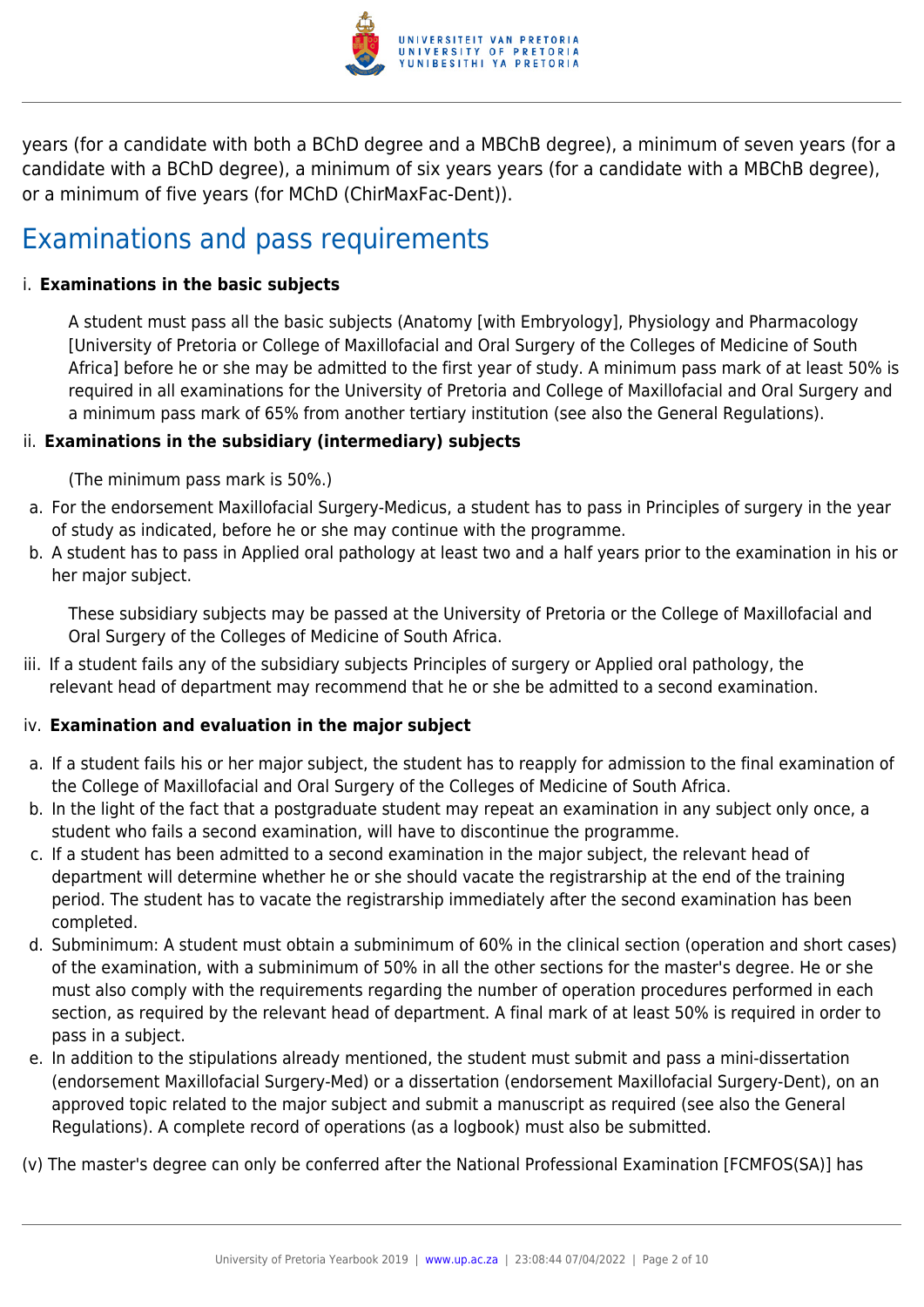

been passed (as this master's degree and the Fellowship may be used as an interwoven final equivalence examination).

### Exemption

Exemption may be granted by the Dean, on the recommendation of the relevant head of department by virtue of comparable training and/or experience in terms of the requirements of School Regulations, with the proviso that exemption from the examination and evaluation in the major subject may not be granted.

**Please note**: The regulations of the Health Professions Council of South Africa, as published in the Government Gazette No. 4631 of 11 January 1991 – Notice No. R.40 (as amended), will be used as a criterion in determining the period of exemption.

### Pass with distinction

A student who obtains a final mark of at least 75% (on the first attempt) in the major subject, qualifies to obtain the degree with distinction.

### General information

- 1. The content of the basic subjects, subsidiary subjects and attendance courses will be determined by the relevant head of department in consultation with the head of the department at Dentistry or Medicine.
- 2. General information concerning content and extent of the basic and subsidiary subjects is available at the relevant department.
- 3. Students have to ensure that certificates of satisfactory preparation are acquired in all the attendance courses.

### **Maxillofacial and Oral Surgery**

#### **Major subject:**

Maxillofacial and oral surgery: Experience is acquired through practical and clinical training and supplemented by seminars, discussions, papers and research. Diagnosis, planning, surgical and secondary treatment of diseases, injuries and defects of the human mouth, jaws, face and related structures.

#### **Subsidiary (intermediary) subject:**

Principles of surgery: Instruction mainly by the departments of Surgery (and its divisions), Neurosurgery, Otorhinolaryngology, Ophthalmology and Family Medicine. This training takes place over nine months. Instruction in the subsidiary subject:

Principles of surgery:

#### **Endorsement ChirMaxFac-Med BVC 806**

General Surgery (including Paediatric Surgery): 2 months Intensive Care: 2 months Neurosurgery: 2 months Ophthalmology: 1 month Otorhinolaryngology: 1 month Plastic Surgery: 1 month Applied Oral Pathology: 3 months

#### **Endorsement ChirMaxFac-Dent BVC 807**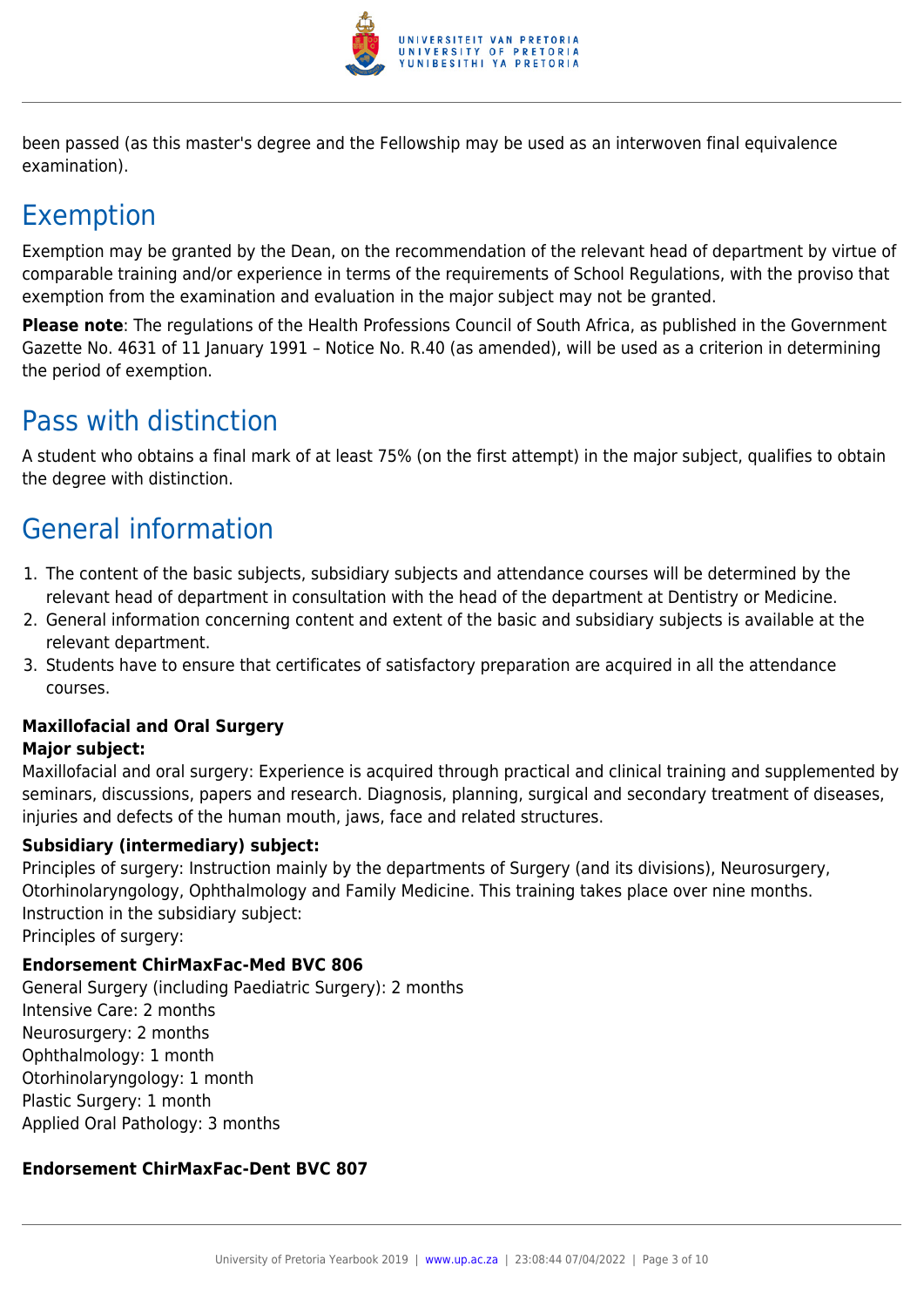

Distress Unit (Family Medicine): 1 month General Surgery (including Paediatric Surgery): 1 month Intensive Care: 2 months Neurosurgery: 2 months Ophthalmology: 1 month Otorhinolaryngology: 1 month Plastic Surgery: 1 month Applied Oral Pathology: 3 months

#### **General information concerning the endorsements ChirMaxFac-Med and ChirMaxFac-Dent**

- 1. A candidate with a BChD or BDS degree should preferably enrol for the MChD(ChirMaxFac-Med) programme.
- 2. Permission is granted to a student for (ChirMaxFac-Med) to register simultaneously for the postgraduate and undergraduate programmes as applicable. At the end of the programme the student will have complied with all the requirements for the BChD, MBChB and MChD degrees.
- 3. The content of the basic and subsidiary (intermediary) subjects and attendance courses will be determined by the relevant head of department, in consultation with the Department of Maxillofacial and Oral Surgery.
- 4. Basic and subsidiary (intermediary) subjects: Acknowledgement of basic and/or subsidiary (intermediary) subjects may be granted if all the particular subjects have already been passed at an approved institution such as the Colleges of South Africa (College of Maxillofacial and Oral Surgery) as recommended by the relevant head of department.
- 5. Pharmacology as a basic subject has to be passed as a prerequisite before the first year of study, should all other basic subjects be acknowledged by an approved institution.
- 6. Instruction in the major subject extends over a minimum period of three years, of which the first year mainly concentrates on minor oral surgery.
- 7. A student for the endorsement ChirMaxFac-Med can only fulfil his or her clinical obligations in Principles of Surgery after he or she has complied with the requirements for the MBChB degree, as well as having completed the Certificate for Advanced Trauma Life Support (ATLS) (before commencing the registrarship).
- 8. The instruction in the last two years in the major subject takes place only after having successfully completed the subsidiary subjects.
- 9. The first year of registrarship is acknowledged as an additional year of experience for Medicine and Dentistry if the training in Maxillofacial and Oral Surgery is discontinued. However, a student who discontinues one of the subjects must resign from the registrarship immediately.
- 10. The basic subjects for Maxillofacial and Oral Surgery (endorsements ChirMaxFax-Med and ChirMaxFac-Dent) are identical.
- 11. The requirements for the major subject are: Submission of a mini-dissertation (endorsement ChirMaxFac-Med) and a dissertation (endorsement ChirMaxFac-Dent), a letter from an appropriate journal editor, acknowledging receipt of the draft manuscript, surgical portfolio (logbook) with minimum cases treated per surgical section, a prescribed summary of case reports, any publications, research abstracts, examination in a surgical procedure and examination in patient short cases conducted under examination conditions.
- 12. A student may only proceed with the final FC MFOS (SA) examination after fulfilling the requirements for the MChD(ChirMaxFac-Med or -Dent) as stipulated in 11. above.
- 13. The MChD(ChirMaxFac-Med or -Dent) may only be awarded after successfully passing the final examination for the FC MFOS (SA).
- 14. Costs or fees for any examination(s) and registration at the Colleges of Medicine of South Africa have to be met by the student.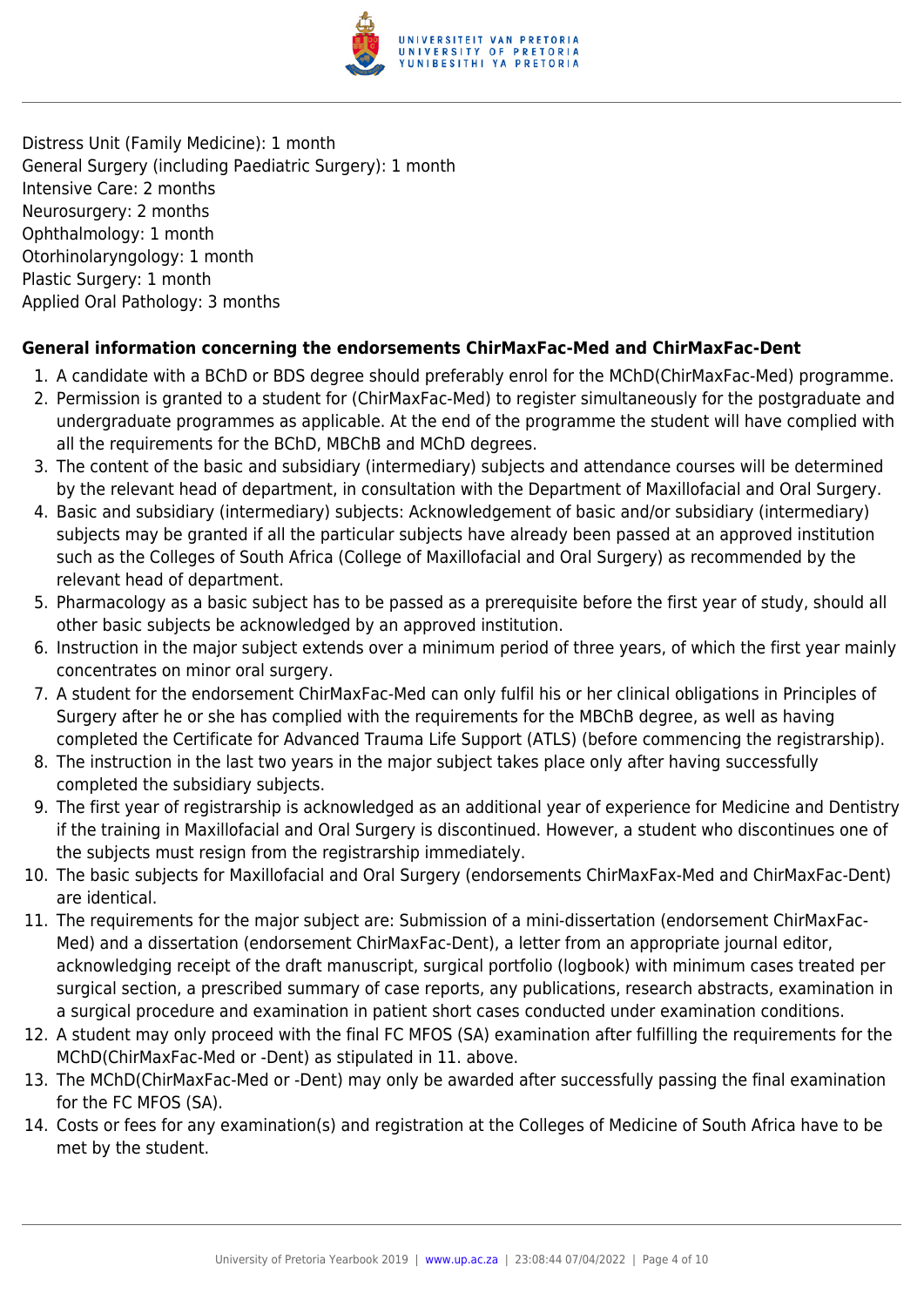

**Minimum credits: 908**

#### **Core modules**

#### **Anatomy 870 (ANA 870)**

| <b>Module credits</b>         | 36.00                          |
|-------------------------------|--------------------------------|
| <b>Prerequisites</b>          | No prerequisites.              |
| <b>Language of tuition</b>    | Module is presented in English |
| <b>Department</b>             | Anatomy                        |
| <b>Period of presentation</b> | Year                           |

#### **General pathology 808 (APA 808)**

| <b>Module credits</b>         | 24.00                          |
|-------------------------------|--------------------------------|
| <b>Prerequisites</b>          | No prerequisites.              |
| Language of tuition           | Module is presented in English |
| <b>Department</b>             | Anatomical Pathology           |
| <b>Period of presentation</b> | Year                           |

#### **Principles of surgery 806 (BVC 806)**

| <b>Module credits</b>         | 52.00                          |
|-------------------------------|--------------------------------|
| <b>Prerequisites</b>          | No prerequisites.              |
| Language of tuition           | Module is presented in English |
| <b>Department</b>             | Surgery                        |
| <b>Period of presentation</b> | Year                           |

#### **Ethics and human rights 800 (EHR 800)**

| <b>Module credits</b>         | 0.00                           |
|-------------------------------|--------------------------------|
| <b>Prerequisites</b>          | No prerequisites.              |
| <b>Language of tuition</b>    | Module is presented in English |
| <b>Department</b>             | <b>School of Dentistry</b>     |
| <b>Period of presentation</b> | Year                           |

#### **Pharmacology 806 (FAR 806)**

| <b>Module credits</b> | 36.00                       |
|-----------------------|-----------------------------|
| <b>Prerequisites</b>  | No prerequisites.           |
| <b>Contact time</b>   | 1 discussion class per week |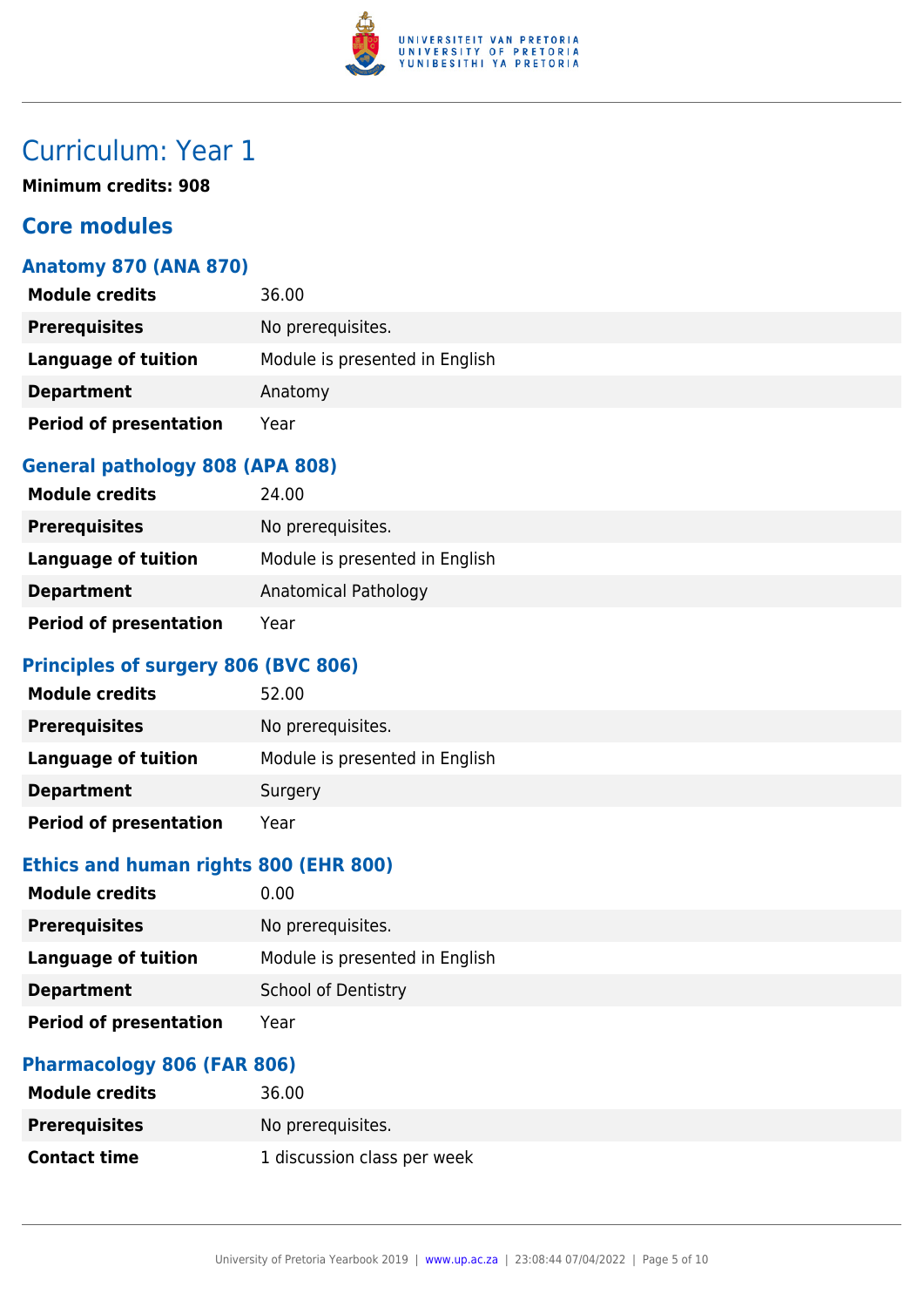

| Language of tuition           | Module is presented in English |  |
|-------------------------------|--------------------------------|--|
| <b>Department</b>             | Pharmacology                   |  |
| <b>Period of presentation</b> | Year                           |  |
| <b>Module content</b>         |                                |  |

\*Attendance module only

#### **Physiology 806 (FSG 806)**

| <b>Module credits</b>         | 36.00                          |
|-------------------------------|--------------------------------|
| <b>Prerequisites</b>          | No prerequisites.              |
| <b>Language of tuition</b>    | Module is presented in English |
| <b>Department</b>             | Physiology                     |
| <b>Period of presentation</b> | Year                           |

#### **Maxillo-facial and oral surgery 802 (KGM 802)**

| <b>Module credits</b>         | 700.00                                          |
|-------------------------------|-------------------------------------------------|
| <b>Prerequisites</b>          | No prerequisites.                               |
| <b>Contact time</b>           | 1 discussion class per week, 1 seminar per week |
| <b>Language of tuition</b>    | Module is presented in English                  |
| <b>Department</b>             | Maxillo Facial and Oral Surgery                 |
| <b>Period of presentation</b> | Year                                            |
|                               |                                                 |

#### **Oral Pathology 805 (MPG 805)**

| <b>Module credits</b>         | 24.00                           |
|-------------------------------|---------------------------------|
| <b>Prerequisites</b>          | No prerequisites.               |
| <b>Contact time</b>           | 1 discussion class per week     |
| <b>Language of tuition</b>    | Module is presented in English  |
| <b>Department</b>             | Oral Pathology and Oral Biology |
| <b>Period of presentation</b> | Year                            |

#### **Applied research methodology 802 (TNM 802)**

| <b>Module credits</b>         | 0.00                                |
|-------------------------------|-------------------------------------|
| <b>Language of tuition</b>    | Module is presented in English      |
| <b>Department</b>             | <b>Health Sciences Deans Office</b> |
| <b>Period of presentation</b> | Year                                |
| <b>Module content</b>         |                                     |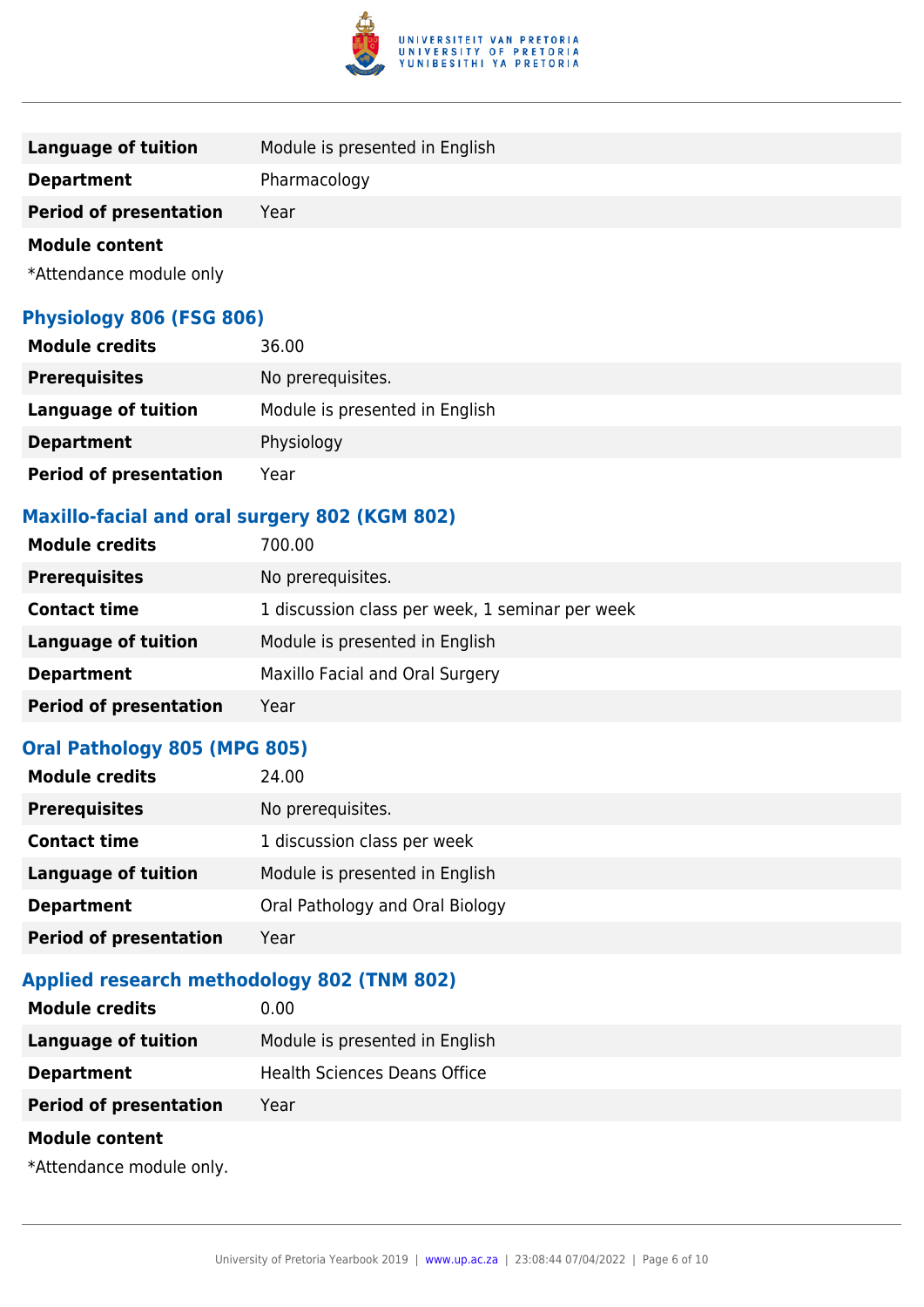

**Minimum credits: 752**

#### **Core modules**

#### **Principles of surgery 806 (BVC 806)**

| <b>Module credits</b>         | 52.00                          |
|-------------------------------|--------------------------------|
| <b>Prerequisites</b>          | No prerequisites.              |
| Language of tuition           | Module is presented in English |
| <b>Department</b>             | Surgery                        |
| <b>Period of presentation</b> | Year                           |

#### **Ethics and human rights 800 (EHR 800)**

| <b>Module credits</b>         | 0.00                           |
|-------------------------------|--------------------------------|
| <b>Prerequisites</b>          | No prerequisites.              |
| Language of tuition           | Module is presented in English |
| <b>Department</b>             | <b>School of Dentistry</b>     |
| <b>Period of presentation</b> | Year                           |

#### **Maxillo-facial and oral surgery 802 (KGM 802)**

| <b>Module credits</b>         | 700.00                                          |
|-------------------------------|-------------------------------------------------|
| <b>Prerequisites</b>          | No prerequisites.                               |
| <b>Contact time</b>           | 1 discussion class per week, 1 seminar per week |
| Language of tuition           | Module is presented in English                  |
| <b>Department</b>             | Maxillo Facial and Oral Surgery                 |
| <b>Period of presentation</b> | Year                                            |

#### **Applied research methodology 802 (TNM 802)**

| <b>Module credits</b>         | 0.00                                |
|-------------------------------|-------------------------------------|
| Language of tuition           | Module is presented in English      |
| <b>Department</b>             | <b>Health Sciences Deans Office</b> |
| <b>Period of presentation</b> | Year                                |
| <b>Module content</b>         |                                     |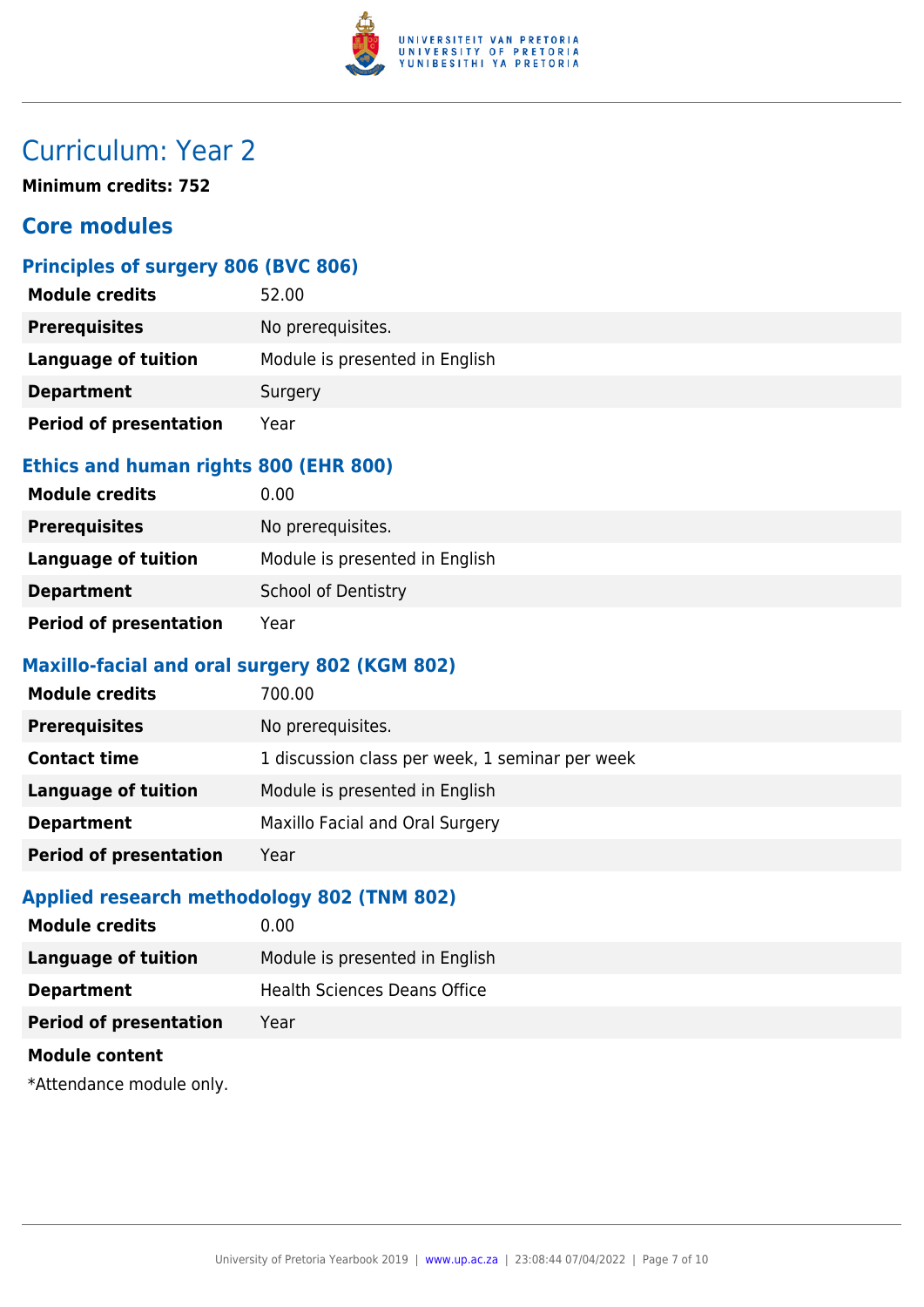

**Minimum credits: 700**

#### **Core modules**

#### **Ethics and human rights 800 (EHR 800)**

| <b>Module credits</b>         | 0.00                           |
|-------------------------------|--------------------------------|
| <b>Prerequisites</b>          | No prerequisites.              |
| <b>Language of tuition</b>    | Module is presented in English |
| <b>Department</b>             | <b>School of Dentistry</b>     |
| <b>Period of presentation</b> | Year                           |

#### **Maxillo-facial and oral surgery 802 (KGM 802)**

| <b>Module credits</b>         | 700.00                                          |
|-------------------------------|-------------------------------------------------|
| <b>Prerequisites</b>          | No prerequisites.                               |
| <b>Contact time</b>           | 1 discussion class per week, 1 seminar per week |
| <b>Language of tuition</b>    | Module is presented in English                  |
| <b>Department</b>             | Maxillo Facial and Oral Surgery                 |
| <b>Period of presentation</b> | Year                                            |

#### **Applied research methodology 802 (TNM 802)**

| <b>Module credits</b>         | 0.00                           |
|-------------------------------|--------------------------------|
| Language of tuition           | Module is presented in English |
| <b>Department</b>             | Health Sciences Deans Office   |
| <b>Period of presentation</b> | Year                           |
|                               |                                |

#### **Module content**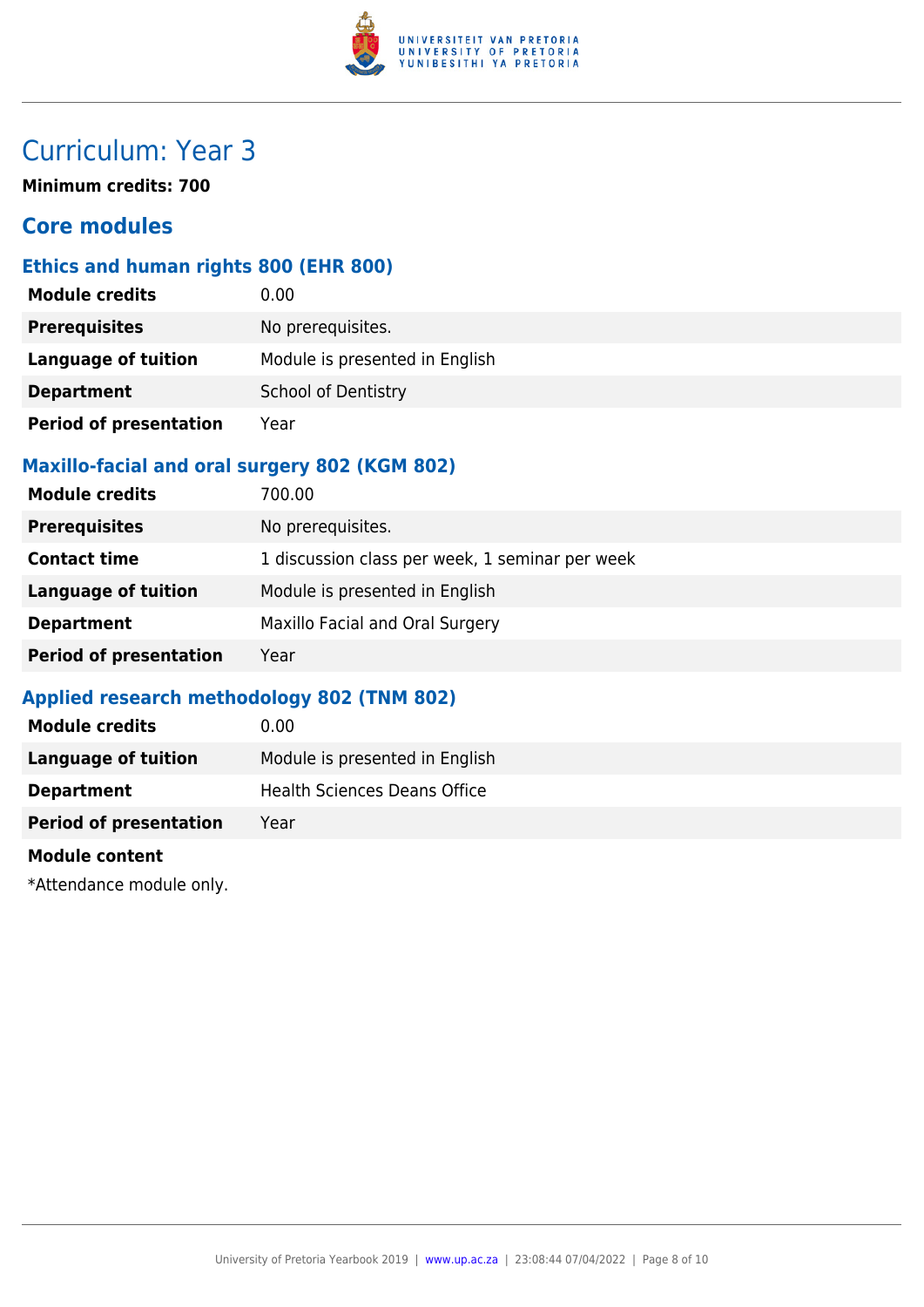

**Minimum credits: 880**

#### **Core modules**

#### **Maxillo-facial and oral surgery 802 (KGM 802)**

| <b>Module credits</b>         | 700.00                                          |
|-------------------------------|-------------------------------------------------|
| <b>Prerequisites</b>          | No prerequisites.                               |
| <b>Contact time</b>           | 1 discussion class per week, 1 seminar per week |
| <b>Language of tuition</b>    | Module is presented in English                  |
| <b>Department</b>             | Maxillo Facial and Oral Surgery                 |
| <b>Period of presentation</b> | Year                                            |
|                               |                                                 |

#### **Dissertation: Maxillofacial and Oral surgery 893 (KGM 893)**

| <b>Module credits</b>         | 180.00                          |
|-------------------------------|---------------------------------|
| Language of tuition           | Module is presented in English  |
| <b>Department</b>             | Maxillo Facial and Oral Surgery |
| <b>Period of presentation</b> | Year                            |

#### **Applied research methodology 802 (TNM 802)**

| <b>Module credits</b>         | 0.00                                |
|-------------------------------|-------------------------------------|
| Language of tuition           | Module is presented in English      |
| <b>Department</b>             | <b>Health Sciences Deans Office</b> |
| <b>Period of presentation</b> | Year                                |

#### **Module content**